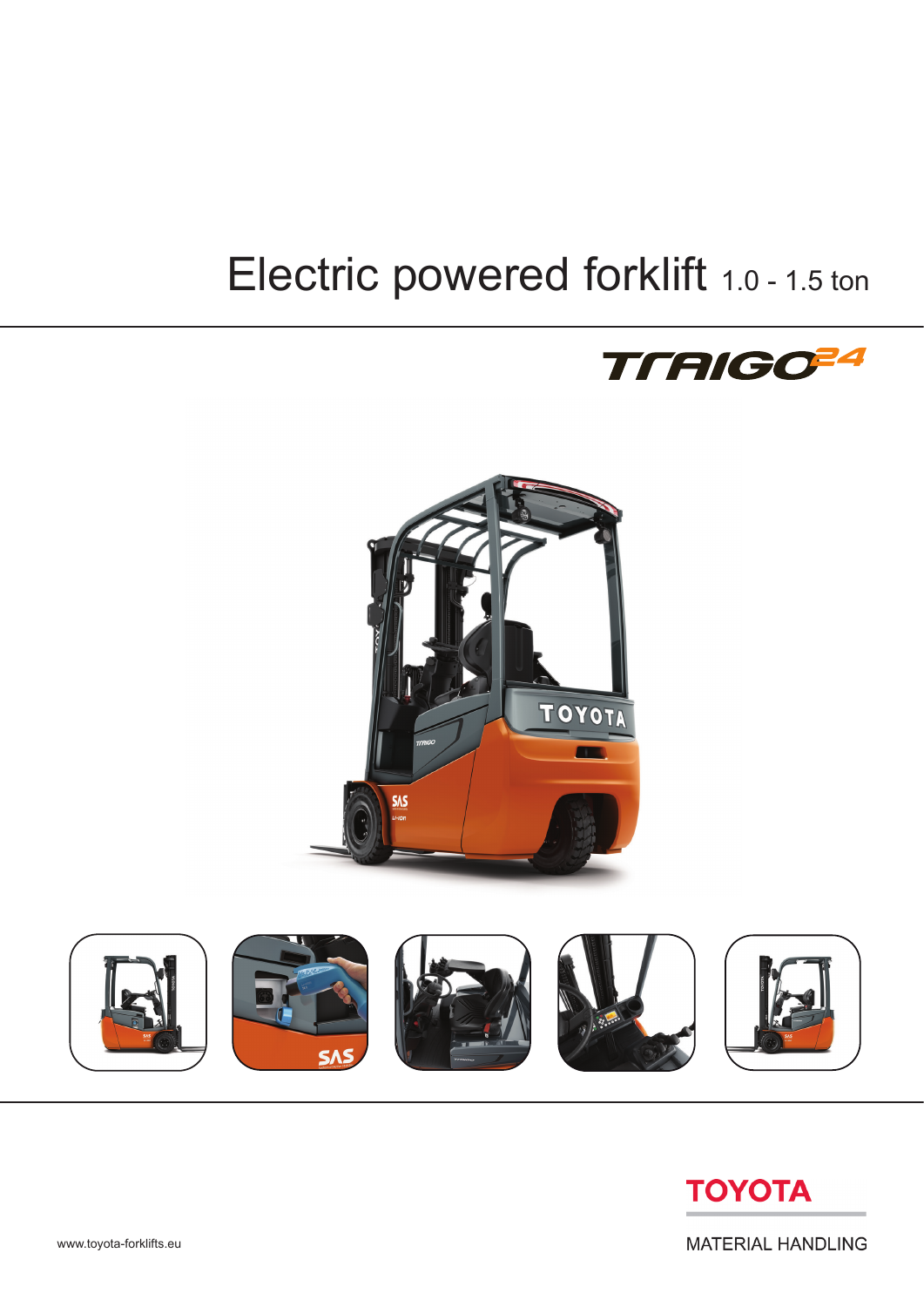## **Electric powered forklifts 1.0 - 1.5 ton**

| <b>Truck specifications</b> |         |                                                                       |                 |             | 8FBES10T           | 8FBES13T           | 8FBES15T        |
|-----------------------------|---------|-----------------------------------------------------------------------|-----------------|-------------|--------------------|--------------------|-----------------|
|                             | 1.1     | Manufacturer                                                          |                 |             | Toyota             | Toyota             | Toyota          |
|                             | 1.2     | Model                                                                 |                 |             | 8FBES10T           | 8FBES13T           | 8FBES15T        |
|                             | 1.3     | Drive                                                                 |                 |             | electric           | electric           | electric        |
|                             | 1.4     | Operator type                                                         |                 |             | rider seated       | rider seated       | rider seated    |
| dentification               | 1.5     | Load capacity/rated load                                              | Q               |             | 1000               | 1250               | 1500            |
|                             | 1.6     | Load centre                                                           | $\mathbb{C}$    |             | 500                | 500                | 500             |
|                             | 1.8     | Load distance, centre of drive axle to fork                           | X               |             | 330                | 330                | 330             |
|                             | 1.9     | Wheelbase                                                             | V               | mm          | 984                | 1146               | 1146            |
|                             | 2.1     | Service weight                                                        |                 | kg          | 2516               | 2774               | 2907            |
| Weight                      | 2.2     | Axle load, with load, front/rear                                      |                 | kg          | 2965/551           | 3396/628           | 3819/588        |
|                             | 2.3     | Axle load, without load, front/rear                                   |                 | kg          | 1098/1418          | 1209/1565          | 1187/1720       |
|                             | 3.1     | Tyre - pneumatic (P), pneumatic shaped cushion (SE), solid rubber (R) |                 |             | <b>SE</b>          | <b>SE</b>          | <b>SE</b>       |
|                             | 3.2     | Tyre size, front                                                      |                 |             | 18x7-8             | 18x7-8             | 18x7-8          |
|                             | 3.3     | Tyre size, rear                                                       |                 |             | 18x7-8             | 18x7-8             | 18x7-8          |
| Tyres                       | 3.5     | Wheels, number front/rear $(x =$ driven wheels)                       |                 |             | 2/1x               | 2/1x               | 2/1x            |
|                             | 3.6     | Track width, front                                                    | $b_{10}$        | mm          | 837                | 837                | 837             |
|                             | 3.7     | Track width, rear                                                     | $b_{11}$        | mm          | $\mathsf{0}$       | 0                  | 0               |
|                             | 4.1     | Tilt of mast/fork carriage forward/backward                           | $\alpha/\beta$  | deg         | 5/6                | 5/6                | 5/6             |
|                             | 4.2     | Height, mast lowered                                                  | $h_{1}$         | mm          | 2140               | 2140               | 2140            |
|                             | 4.3     | Free lift                                                             | h <sub>2</sub>  | mm          | 80                 | 80                 | 80              |
|                             | 4.4     | Lift                                                                  | $h_3$           | mm          | 3270               | 3270               | 3270            |
|                             |         | Lift height                                                           |                 | mm          | 3305               | 3305               | 3305            |
|                             | 4.5     | Height, mast extended                                                 | $h_{23}$        | mm          | 3820               | 3820               | 3820            |
|                             | 4.7     | Height of overhead guard (cab)                                        | h <sub>4</sub>  |             | 2055               | 2055               | 2055            |
|                             | 4.8     | Seat height                                                           | $h_{6}$         | mm<br>mm    | 1032               | 1032               | 1032            |
|                             | 4.12    | Coupling height                                                       | h <sub>7</sub>  | mm          | 621                | 621                | 621             |
|                             | 4.19    | Overall length                                                        | $h_{10}$        | mm          | 2359               | 2521               | 2550            |
| <b>Dimensions</b>           | 4.20    | Length to face of forks                                               |                 | mm          | 1559               | 1721               | 1750            |
|                             | 4.21    | Overall width                                                         | b,              | mm          | 990                | 990                | 990             |
|                             | 4.22    | Fork dimensions                                                       | s/e/l           |             | 35x100x800         | 35x100x800         | 35x100x800      |
|                             | 4.23    | Fork carriage DIN 15 173, class/type A, B                             |                 | mm          | <b>IIA</b>         | II A               | II A            |
|                             |         |                                                                       |                 |             |                    |                    |                 |
|                             | 4.24    | Fork-carriage width                                                   | $b_3$           | mm          | 920                | 920                | 920             |
|                             | 4.31    | Ground clearance, with load, below mast                               | m <sub>1</sub>  | mm          | 90                 | 90                 | 90              |
|                             | 4.32    | Ground clearance, centre of wheelbase                                 | m <sub>2</sub>  | mm          | 91,5               | 91,5               | 91,5            |
|                             | 4.33    | Aisle width for pallets 1000x1200 crossways                           | A <sub>st</sub> | mm          | 2888               | 3050               | 3079            |
|                             | 4.34    | Aisle width for pallets 800x1200 lengthways                           | A <sub>st</sub> | mm          | 3010               | 3172               | 3201            |
|                             | 4.35    | Turning radius                                                        | $W_a$           | mm          | 1229               | 1391               | 1420            |
|                             | 4.36    | Internal turning radius                                               | $b_{13}$        | mm          | $\theta$           |                    |                 |
|                             | 5.1     | Travel speed, with/without load                                       |                 | km/h        | 12,0/12,5          | 12,0/12,5          | 12,0/12,5       |
|                             | 5.2     | Lift speed, with/without load                                         |                 | m/s         | 0,34/0,52          | 0,32/0,52          | 0,31/0,52       |
|                             | 5.3     | Lowering speed, with/without load                                     |                 | m/s         | 0,59/0,50          | 0,59/0,50          | 0,59/0,50       |
| Performance data            | $5.5\,$ | Drawbar pull, with/without load                                       |                 | N           | 1470/1670          | 1420/1670          | 1370/1670       |
|                             | 5.6     | Max. drawbar pull, with/without load                                  |                 | N           | 7400/7600          | 7300/7600          | 7300/7600       |
|                             | $5.7\,$ | Gradeability, with/without load                                       |                 | $\%$        | 8/12               | $7/11$             | 6/11            |
|                             | 5.8     | Max. gradeability, with/without load                                  |                 | $\%$        | 17/25              | 16/25              | 16/25           |
|                             | 5.9     | Acceleration time, with/without load                                  |                 | $\mathbb S$ | 5,8/5,2            | 5,9/5,3            | 5,9/5,3         |
|                             | 5.10    | Service brake                                                         |                 |             | hydraulic          | hydraulic          | hydraulic       |
|                             | 6.1     | Drive motor rating S2 60 min                                          |                 | kW          | $6\,$              | $6\phantom{1}$     | $6\phantom{.}$  |
| Electric motor              | 6.2     | Lift motor rating S3 15%                                              |                 | kW          | 11                 | 11                 | 11              |
|                             | 6.3     | Battery acc. to DIN 43 531/35/36 A, B, C, no                          |                 |             | <b>DIN 43535 A</b> | <b>DIN 43535 A</b> | DIN 43535 A     |
|                             | 6.4     | Battery voltage, nominal capacity K <sub>5</sub>                      |                 | V/Ah        | 24/420-500         | 24 / 735-875       | 24 / 735-875    |
|                             | 6.5     | Battery weight                                                        |                 | kg          | 372                | 600                | 600             |
|                             | 6.6     | Energy consumption acc. to EN16796:2016                               |                 | kWh/h       | 2.2                | 2.6                | 2,7             |
|                             | 8.1     | Type of drive control                                                 |                 |             | inverter MOSFET    | inverter MOSFET    | inverter MOSFET |
| Other                       | 8.2     | Operating pressure for attachments                                    |                 | bar         | 130/160            | 130/160            | 130/160         |
|                             | 8.3     | Oil volume for attachments                                            |                 | l/min       |                    |                    |                 |
|                             | 8.4     | Sound level at the driver's ear according to EN 12 053                |                 | dB(A)       | 62,4               | 62,4               | 62,4            |

All data are based on table configuration. Other configurations may give other values. Truck performance and dimensions are nominal and subject to tolerances.

Products and specifications are subject to change without notice.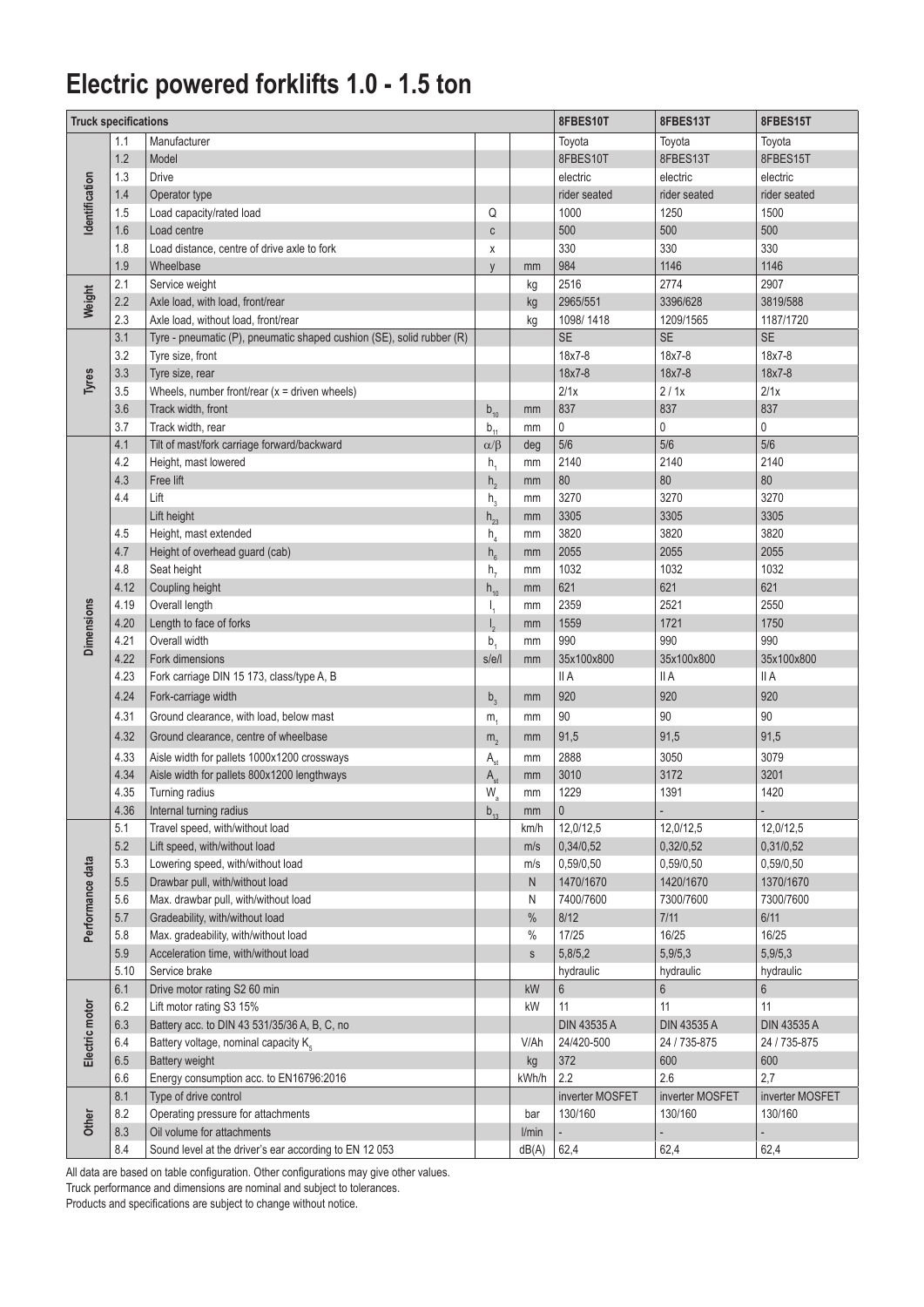# **Mast dimensions and rated capacities**

| <b>Model</b>                        |                                     |    |       |                |      |           |      |      |             |      | <b>FV. FW</b> |                          |      |      |                                    |      | <b>FSV. FSW</b> |                                                             |      |                                                                                      |  |  |
|-------------------------------------|-------------------------------------|----|-------|----------------|------|-----------|------|------|-------------|------|---------------|--------------------------|------|------|------------------------------------|------|-----------------|-------------------------------------------------------------|------|--------------------------------------------------------------------------------------|--|--|
| 13T<br>8FBES10T, 8FBES1<br>8FBES15T | Lift height                         |    | 3005  |                |      |           |      |      |             |      |               |                          |      |      |                                    |      |                 |                                                             |      | 3305 3505 3705 4005 4505 5005 3005 3305 3505 3705 4005 4315 4705 5005 5505 6005 6505 |  |  |
|                                     | Lift                                |    |       | 2970 3270 3470 |      | 3670 3970 |      | 4470 | 4970   2970 |      |               |                          |      |      |                                    |      |                 | 3270 3470 3670 3970 4280 4670 4970 5470 5970 6470           |      |                                                                                      |  |  |
|                                     | Height, mast lowered                | h. | 1990- | 2140           | 2240 | 2340      | 2490 | 2740 | 3090        |      |               | 1990 2140 2240 2340 2490 |      |      |                                    |      |                 | 1975 2090 2190 2390 2540 2740                               |      |                                                                                      |  |  |
|                                     | Height, mast extended <sup>1)</sup> |    | 3520  | -3820          | 4020 | 4220      | 4520 | 5020 |             |      |               |                          |      |      |                                    |      |                 | 5535 3520 3820 4020 4220 4520 4830 5220 5520 6020 6520 7020 |      |                                                                                      |  |  |
|                                     | Height, mast extended <sup>2)</sup> |    | 4090  | 4390           | 4590 | 4790      | 5090 | 5590 | 6090        | 4090 |               |                          |      |      | 4390 4590 4790 5090 5400 5790 6090 |      |                 | 6590 7090 7590                                              |      |                                                                                      |  |  |
|                                     | Free lift, without load backrest    | h. | 80    | 80             | 80   | 80        | 80   | 80   | -80         | 1445 | 1595          | 1695                     | 1795 | 1945 | 1430                               | 1545 | 1645            | 1845                                                        |      | 1995 2195                                                                            |  |  |
|                                     | Free lift, with load backrest       | n. | 80    | 80             | 80   | 80        | 80   | 80   | 80          | 870  | 1020.         | 1120                     | 1220 | 370  | 855                                | 970  | 1070            | 1270.                                                       | 1420 | 1620                                                                                 |  |  |

1) Without load backrest

2) With load backrest; Height of standard load backrest is 1120 mm.

| Pneumatic shaped cushion/cushion tyre |                            |     |      |      |      |      |      |      |      |      |      | FV, FW |      |                 | <b>FSV, FSW</b> |      |      |      |      |     |
|---------------------------------------|----------------------------|-----|------|------|------|------|------|------|------|------|------|--------|------|-----------------|-----------------|------|------|------|------|-----|
| 8FBES10T                              | Tilt range, forward        | deg |      |      |      |      |      |      |      |      |      | b      | b    | b               |                 | h    | 5    | 5    | 5    |     |
|                                       | Tilt range, backward       | deg |      | h    | h    | 6    |      | 6    | ĥ    | h    | h    | 6      | 6    | $6\overline{6}$ | ĥ               | 6    | h    |      |      |     |
|                                       | Load capacity at 500 mm LC | kg  | 1000 | 1000 | 1000 | 1000 | 1001 | 1000 | 1000 | 1000 | 1000 | 1000   | 1000 | 1000            | 1000            | 100C | 1000 | 970  | 930  | 650 |
| 8FBES13T                              | Tilt range, forward        | deg |      | 5    |      | 5    |      |      |      |      | .h   | h      | 5    | 5               |                 | 5    | 5    | .h   | 5    | 5   |
|                                       | Tilt range, backward       | deg |      | 6    | 6    | 6    | 6    | 6    | ĥ    | 6    | 6    | 6      | 6    | 6               | $6\overline{6}$ | 6    | 6    | 4    |      |     |
|                                       | Load capacity at 500 mm LC | kg  | 250  | 1250 | 250  | 250  | 1250 | 1250 | 1250 | 1250 | 1250 | 250    | 1250 | 1250            | 1250            | 1250 | 250  | 1250 | 1050 | 800 |
| 8FBES15T                              | Tilt range, forward        | deg |      | h    |      |      |      |      |      |      |      | .5     | 5    | 5               |                 | 5    | h.   | .h   | 5    |     |
|                                       | Tilt range, backward       | deg |      | 6    | 6    | 6    | հ    | 6    | ĥ    | հ    | 6    | 6      | 6    | $6\overline{6}$ | $\sqrt{2}$      | 6    | 6    |      |      |     |
|                                       | Load capacity at 500 mm LC | kg  | 1500 | 1500 | 1500 | 1500 | 1500 | 1500 | 1430 | 1500 | 1500 | 1500   | 1500 | 1500            | 1500            | 1480 | 1430 | 1330 | 1150 | 800 |